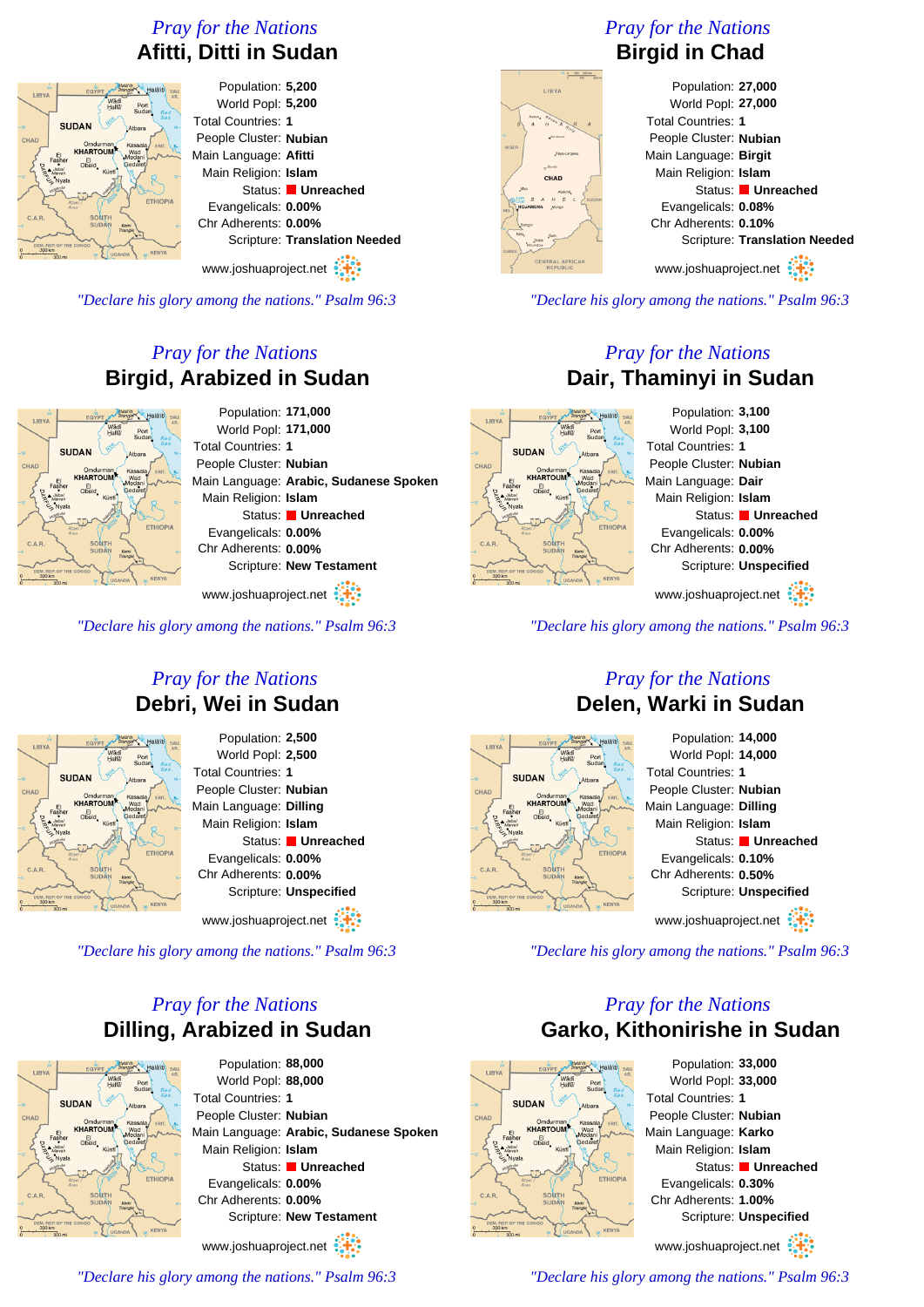## *Pray for the Nations* **Ghulfan, Arabized in Sudan**



*"Declare his glory among the nations." Psalm 96:3*

## *Pray for the Nations* **Kadaru, Arabized in Sudan**



Population: **55,000** World Popl: **55,000** Total Countries: **1** People Cluster: **Nubian** Main Language: **Arabic, Sudanese Spoken** Main Religion: **Islam** Status: **Unreached** Evangelicals: **0.00%** Chr Adherents: **0.00%** Scripture: **New Testament**

www.joshuaproject.net

*"Declare his glory among the nations." Psalm 96:3*

### *Pray for the Nations* **Keiga Jirru in Sudan**



Population: **5,400** World Popl: **5,400** Total Countries: **1** People Cluster: **Nubian** Main Language: **Tese** Main Religion: **Islam** Status: **Unreached** Evangelicals: **0.00%** Chr Adherents: **0.00%** Scripture: **Translation Needed**

www.joshuaproject.net

*"Declare his glory among the nations." Psalm 96:3*

## *Pray for the Nations* **Midobi, Tid-n-Aal in Sudan**



Source: Anonymous

Population: **94,000** World Popl: **94,000** Total Countries: **1** People Cluster: **Nubian** Main Language: **Midob** Main Religion: **Islam** Status: **Unreached** Evangelicals: **0.08%** Chr Adherents: **0.08%** Scripture: **Translation Needed**

www.joshuaproject.net

*"Declare his glory among the nations." Psalm 96:3*

## *Pray for the Nations* **Kadaru in Sudan**



Population: **31,000** World Popl: **31,000** Total Countries: **1** People Cluster: **Nubian** Main Language: **Kadaru** Main Religion: **Islam** Status: **Unreached** Evangelicals: **0.00%** Chr Adherents: **0.00%** Scripture: **Unspecified**

www.joshuaproject.net

*"Declare his glory among the nations." Psalm 96:3*

### *Pray for the Nations* **Karko, Arabized in Sudan**

Population: **29,000** World Popl: **29,000** Total Countries: **1** People Cluster: **Nubian** Main Language: **Arabic, Sudanese Spoken** Main Religion: **Islam** Status: **Unreached** Evangelicals: **0.20%** Chr Adherents: **1.00%** Scripture: **New Testament** www.joshuaproject.net

*"Declare his glory among the nations." Psalm 96:3*

#### *Pray for the Nations* **Midob, Tidda Arabized in Sudan**



**SUDAN** 

Population: **103,000** World Popl: **103,000** Total Countries: **1** People Cluster: **Nubian** Main Language: **Arabic, Sudanese Spoken** Main Religion: **Islam** Status: **Unreached** Evangelicals: **0.00%** Chr Adherents: **0.00%** Scripture: **New Testament** www.joshuaproject.net

*"Declare his glory among the nations." Psalm 96:3*

### *Pray for the Nations* **Nubian in Kenya**



*"Declare his glory among the nations." Psalm 96:3*



Source: Anonymous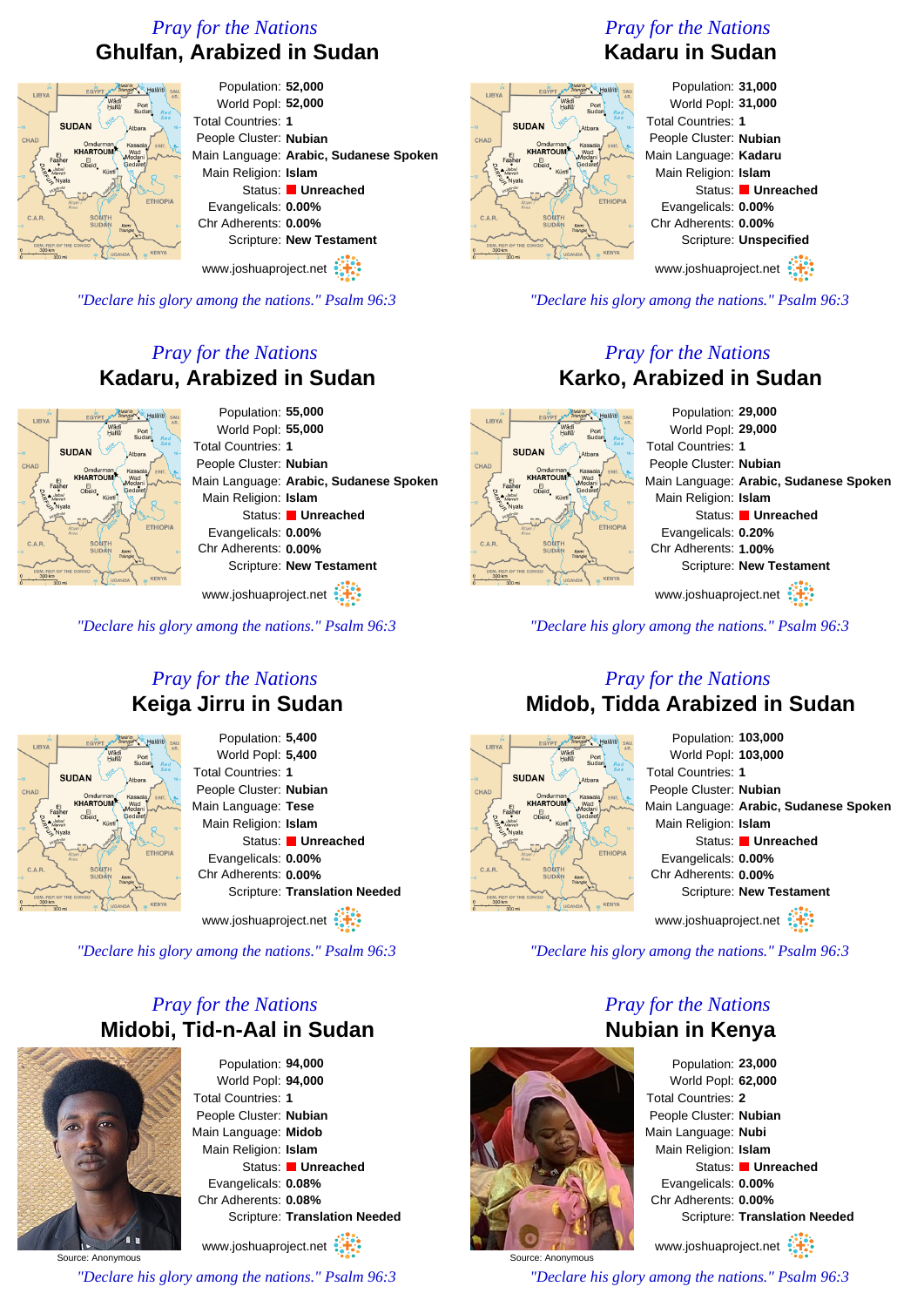## *Pray for the Nations* **Nubian in Uganda**



Population: **39,000** World Popl: **62,000** Total Countries: **2** People Cluster: **Nubian** Main Language: **Nubi** Main Religion: **Islam** Status: **Unreached** Evangelicals: **0.00%** Chr Adherents: **0.00%** Scripture: **Translation Needed**

www.joshuaproject.net

Source: Anonymous

*"Declare his glory among the nations." Psalm 96:3*

## *Pray for the Nations* **Nubian, Dongola in Sudan**



Population: **80,000** World Popl: **80,000** Total Countries: **1** People Cluster: **Nubian** Main Language: **Andaandi** Main Religion: **Islam** Status: **Unreached** Evangelicals: **0.00%** Chr Adherents: **0.00%** Scripture: **Portions**

www.joshuaproject.net

ce: Lena Ha - Shutterstock

*"Declare his glory among the nations." Psalm 96:3*

#### *Pray for the Nations* **Nubian, Fedicca-Mohas in Sudan**



Population: **583,000** World Popl: **1,049,000** Total Countries: **2** People Cluster: **Nubian** Main Language: **Nobiin** Main Religion: **Islam** Status: **Unreached** Evangelicals: **0.00%** Chr Adherents: **0.00%** Scripture: **Portions**

www.joshuaproject.net

Source: Mark Fischer - Flickr

*"Declare his glory among the nations." Psalm 96:3*

## *Pray for the Nations* **Nyiman, Ama in Sudan**



Population: **178,000** World Popl: **178,000** Total Countries: **1** People Cluster: **Nubian** Main Language: **Ama** Main Religion: **Islam** Status: **Unreached** Evangelicals: **0.40%** Chr Adherents: **2.00%** Scripture: **Portions** www.joshuaproject.net

Source: Anonymous

*"Declare his glory among the nations." Psalm 96:3*

# *Pray for the Nations* **Nubian, Arabized in Egypt**



Population: **563,000** World Popl: **563,000** Total Countries: **1** People Cluster: **Nubian** Main Language: **Arabic, Egyptian Spoken** Main Religion: **Islam** Status: **Unreached** Evangelicals: **0.00%** Chr Adherents: **0.00%** Scripture: **New Testament**

www.joshuaproject.net

*"Declare his glory among the nations." Psalm 96:3*

#### *Pray for the Nations* **Nubian, Fedicca-Mohas in Egypt**



Population: **466,000** World Popl: **1,049,000** Total Countries: **2** People Cluster: **Nubian** Main Language: **Nobiin** Main Religion: **Islam** Status: **Unreached** Evangelicals: **0.00%** Chr Adherents: **0.05%** Scripture: **Portions** www.joshuaproject.net

*"Declare his glory among the nations." Psalm 96:3*

#### *Pray for the Nations* **Nubian, Kunuz in Egypt**



Population: **56,000** World Popl: **56,000** Total Countries: **1** People Cluster: **Nubian** Main Language: **Mattokki** Main Religion: **Islam** Status: **Unreached** Evangelicals: **0.00%** Chr Adherents: **0.05%** Scripture: **Portions** www.joshuaproject.net

*"Declare his glory among the nations." Psalm 96:3*

## *Pray for the Nations* **Nyimang, Arabized in Sudan**



Population: **169,000** World Popl: **169,000** Total Countries: **1** People Cluster: **Nubian** Main Language: **Arabic, Sudanese Spoken** Main Religion: **Islam** Status: **Unreached** Evangelicals: **0.10%** Chr Adherents: **1.00%** Scripture: **New Testament** www.joshuaproject.net

*"Declare his glory among the nations." Psalm 96:3*